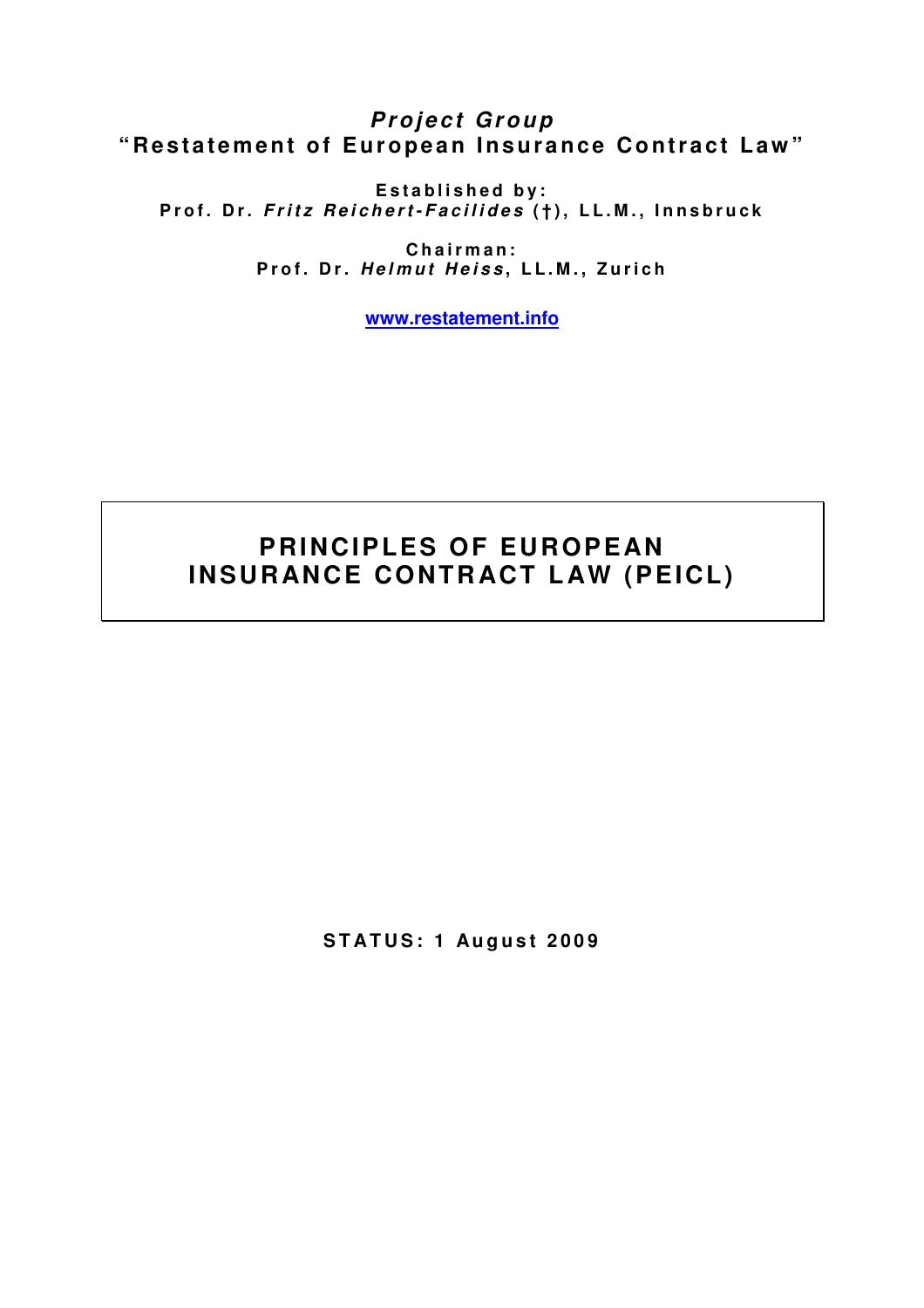#### **PART ONE PROVISIONS COMMON TO ALL CONTRACTS INCLUDED IN THE PRINCIPLES OF EUROPEAN INSURANCE CONTRACT LAW (PEICL)**

#### **CHAPTER ONE INTRODUCTORY PROVISIONS**

Section One Application of the PEICL

Article 1:101 Substantive Scope of Application Article 1:102 Optional Application Article 1:103 Mandatory Character Article 1:104 Interpretation Article 1:105 National Law and General Principles

#### Section Two General Rules

Article 1:201 Insurance Contract Article 1:202 Further Definitions Article 1:203 Language and Interpretation of **Documents** Article 1:204 Receipt of Documents: Proof Article 1:205 Form of Notice Article 1:206 Imputed Knowledge Article 1:207 Non-Discrimination

> Section Three **Enforcement**

Article 1:301 Injunctions Article 1:302 Out-of-court Complaint and Redress Mechanisms

## **CHAPTER TWO INITIAL STAGE AND DURATION OF THE INSURANCE CONTRACT**

Section One Applicant's Pre-contractual Information Duty

Article 2:101 Duty of Disclosure Article 2:102 Breach Article 2:103 Exceptions Article 2:104 Fraudulent Breach Article 2:105 Additional Information

> Section Two Insurer's Pre-contractual Duties

Article 2:201 Provision of Pre-contractual **Documents** Article 2:202 Duty to Warn about Inconsistencies in the Cover Article 2:203 Duty to Warn about Commencement of Cover

Section Three Conclusion of the Contract

Article 2:301 Manner of Conclusion Article 2:302 Revocation of an Application for Insurance Article 2:303 Cooling-off Period Article 2:304 Abusive Clauses

> Section Four Retroactive and Preliminary Cover

Article 2:401 Retroactive Cover Article 2:402 Preliminary Cover Article 2:403 Duration of Preliminary Cover

> Section Five Insurance Policy

Article 2:501 Contents Article 2:502 Effects of the Policy

> Section Six Duration of the Insurance Contract

Article 2:601 Duration of the Insurance **Contract** Article 2:602 Prolongation Article 2:603 Alteration of Terms and **Conditions** Article 2:604 Termination after the Occurrence of an Insured Event

Section Seven Post-contractual Information Duties of the Insurer

Article 2:701 General Information Duty Article 2:702 Further Information upon Request

## **CHAPTER THREE INSURANCE INTERMEDIARIES**

Article 3:101 Powers of Insurance Agents Article 3:102 Agents of Insurers Purporting to be Independent

## **CHAPTER FOUR THE RISK INSURED**

Section One Precautionary Measures

Article 4:101 Precautionary Measures: Meaning Article 4:102 Insurer's Right to Terminate the **Contract** Article 4:103 Discharge of the Insurer's Liability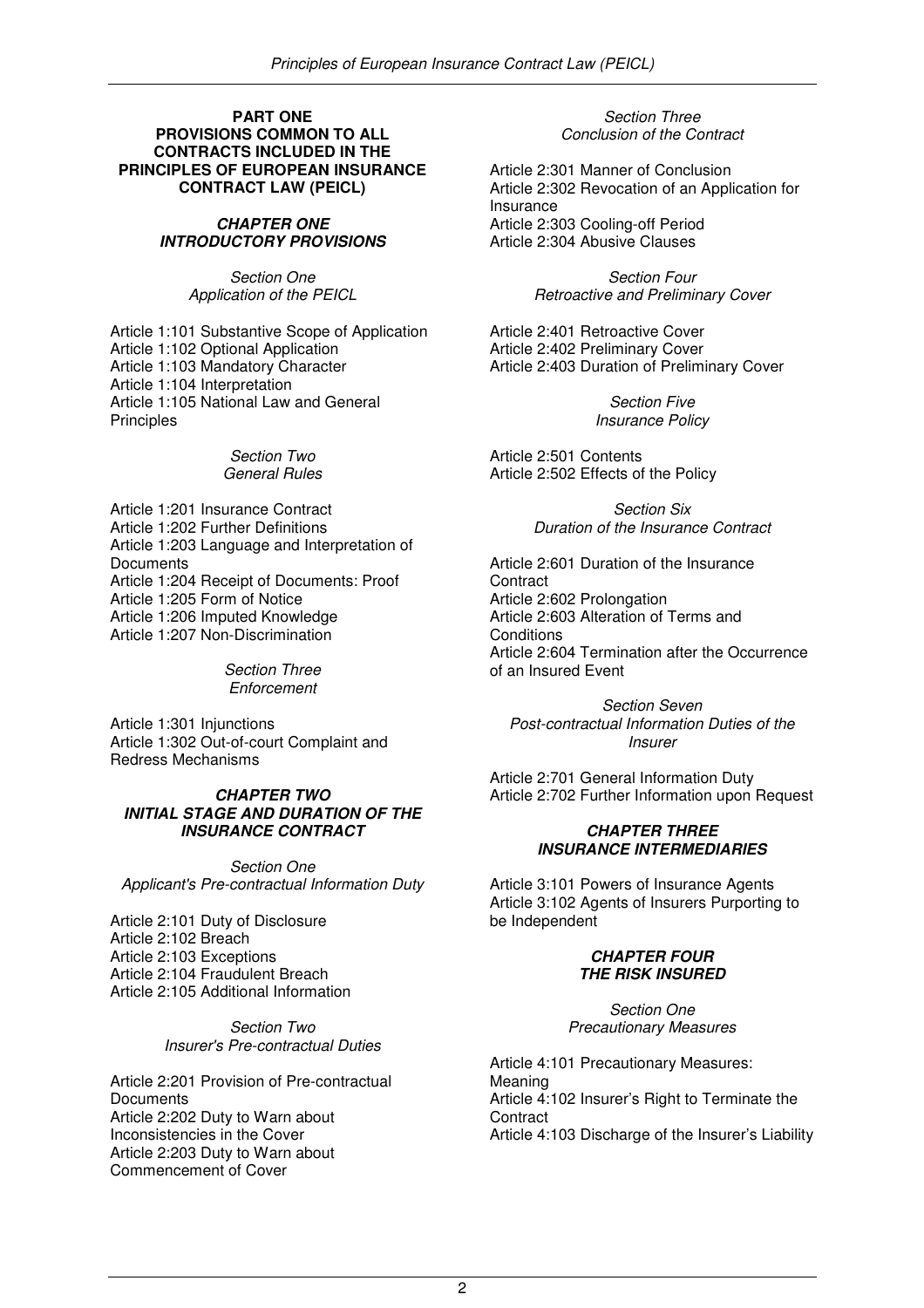Section Two Aggravation of Risk

Article 4:201 Clauses Concerning Aggravation of Risk Article 4:202 Duty to Give Notice of an Aggravation of Risk Article 4:203 Sanctions

> Section Three Reduction of Risk

Article 4:301 Consequences of the Reduction of Risk

## **CHAPTER FIVE INSURANCE PREMIUM**

Article 5:101 First or Single Premium Article 5:102 Subsequent Premium Article 5:103 Termination of the Contract Article 5:104 Divisibility of Premium Article 5:105 Right to Pay Premium

## **CHAPTER SIX INSURED EVENT**

Article 6:101 Notice of Insured Event Article 6:102 Claims Cooperation Article 6:103 Acceptance of Claims Article 6:104 Time of Performance Article 6:105 Late Performance

## **CHAPTER SEVEN PRESCRIPTION**

Article 7:101 Action for Payment of Premium Article 7:102 Action for Payment of Insurance **Benefits** Article 7:103 Other Issues Relating to **Prescription** 

## **PART TWO PROVISIONS COMMON TO INDEMNITY INSURANCE**

## **CHAPTER EIGHT SUM INSURED AND INSURED VALUE**

Article 8:101 Maximum Sums Payable Article 8:102 Underinsurance Article 8:103 Adjustment of Terms in Case of **Overinsurance** Article 8:104 Multiple Insurance

## **CHAPTER NINE ENTITLEMENT TO INDEMNITY**

Article 9:101 Causation of Loss Article 9:102 The Costs of Mitigation

## **CHAPTER TEN RIGHTS OF SUBROGATION**

Article 10:101 Subrogation

#### **CHAPTER ELEVEN INSURED PERSONS OTHER THAN THE POLICYHOLDER**

Article 11:101 Entitlement of the Insured Article 11:102 Knowledge of the Insured Article 11:103 Breach of Duty by One Insured

## **CHAPTER TWELVE INSURED RISK**

Article 12:101 Lack of Insured Risk Article 12:102 Transfer of Property

## **PART THREE PROVISIONS COMMON TO INSURANCE OF FIXED SUMS**

## **CHAPTER THIRTEEN ADMISSIBILITY**

Article 13:101 Insurance of Fixed Sums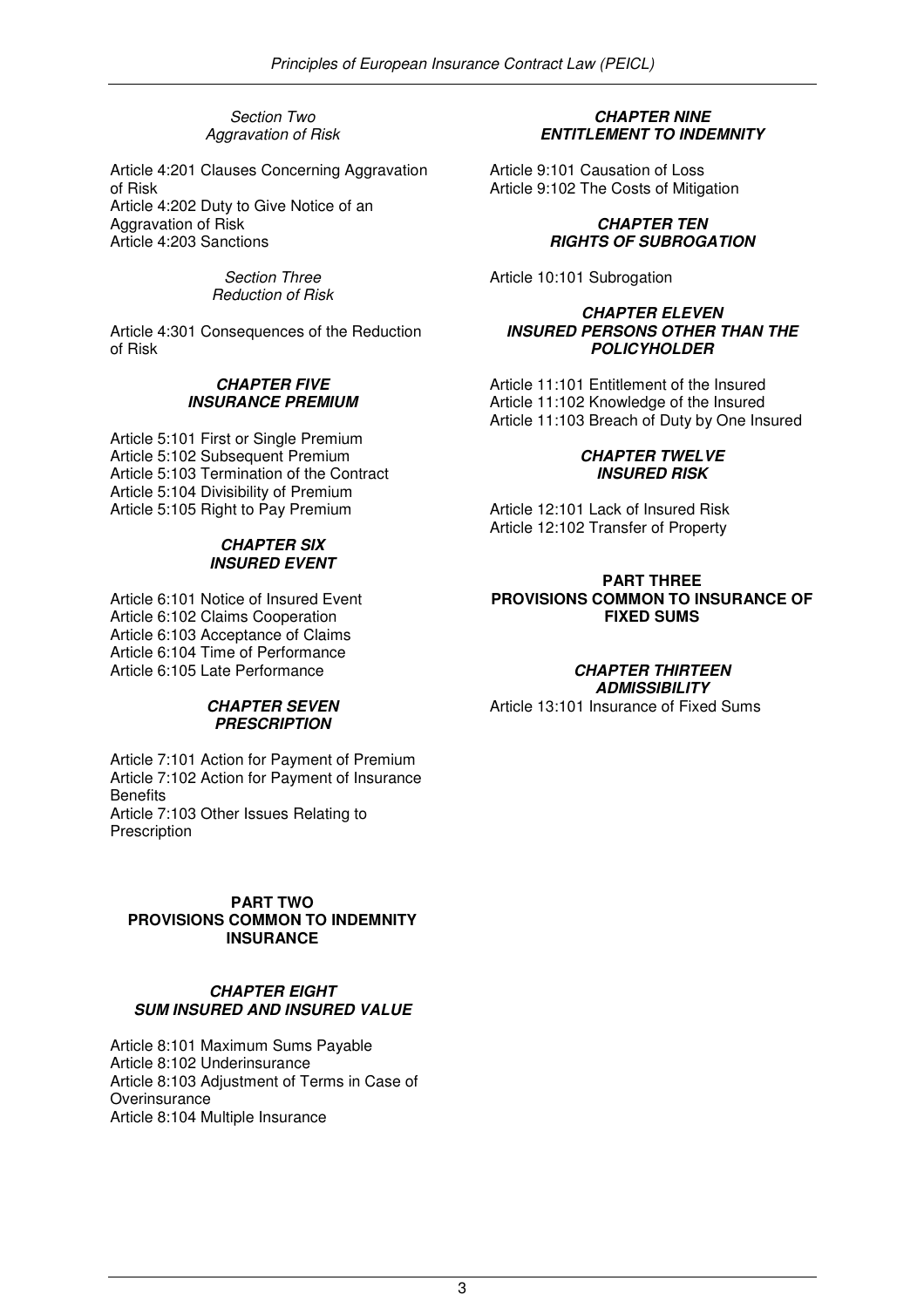#### **PART ONE PROVISIONS COMMON TO ALL CONTRACTS INCLUDED IN THE PRINCIPLES OF EUROPEAN INSURANCE CONTRACT LAW (PEICL**)

## **CHAPTER ONE INTRODUCTORY PROVISIONS**

## **Section One Application of the PEICL**

#### **Article 1:101 Substantive Scope of Application**

(1) The PEICL shall apply to private insurance in general, including mutual insurance.

(2) The PEICL shall not apply to reinsurance.

## **Article 1:102 Optional Application**

The PEICL shall apply when the parties, notwithstanding any limitations of choice of law under private international law, have agreed that their contract shall be governed by them. Subject to Article 1:103, the PEICL shall apply as a whole and no exclusion of particular provisions shall be allowed.

## **Article 1:103 Mandatory Character**

(1) Articles 1:102 sentence 2, 2:104, 13:101  $\left[\ldots\right]$ <sup>1</sup> are mandatory. Other articles are mandatory as far as they regulate fraudulent behaviour.

(2) The contract may derogate from all other provisions of the PEICL as long as such derogation is not to the detriment of the policyholder, the insured or beneficiary. However, derogation shall be allowed to the benefit of any party in contracts covering

(a) risks in classes 4, 5, 6, 7, 11 or 12 of the Annex to this Article;

(b) risks in classes 14 or 15 of the Annex to this Article, when the policyholder is engaged professionally in an industrial or commercial activity or in one of the liberal professions, and the risks relate to such activity;

(c) risks in classes 3, 8, 9, 10, 13 or 16 of the Annex to this Article, in so far as the policyholder exceeds the limits of at least two of the following three criteria:

l.

- balance-sheet total: 6.2 million euros
- net turnover: 12.8 million euros

average number of employees during the financial year: 250.

## Annex<sup>2</sup>

- 1. Accident (including industrial injury and occupational disease)
- fixed pecuniary benefits
- benefits in the nature of indemnity
- combinations of the two
- injury to passengers

## 2. Sickness

- fixed pecuniary benefits
- benefits in the nature of indemnity
- combinations of the two

3. Land vehicles (other than railway rolling stock)

All damage to or loss of

- land motor vehicles
- land vehicles other than motor vehicles
- 4. Railway rolling stock

All damage to or loss of railway rolling stock

5. Aircraft

All damage to or loss of aircraft

6. Ships (sea, lake, river and canal vessels)

All damage to or loss of

- river and canal vessels
- lake vessels
- sea vessels

7. Goods in transit (including merchandise, baggage, and all other goods) All damage to or loss of goods in transit, irrespective of the form of transport

8. Fire and force of nature

All damage to or loss of property (other than property included in classes 3, 4, 5, 6 and 7) due to

- fire
- explosion
- storm
- natural forces other than storm
- nuclear energy
- land subsidence

## 9. Other damage to property

All damage to or loss of property (other than property included in classes 3, 4, 5, 6 and 7) due to hail or frost, and any event such as theft, other than those mentioned under 8 l.

 $1$  Articles 1:102 sentence 2, 2:104 and 13:101 are the only mandatory provisions so far; however further mandatory Articles are anticipated in future Articles on specific branches of insurance.

<sup>&</sup>lt;sup>2</sup> This Annex is modelled on Directive 73/239/EEC (as amended) and  $-$  in part  $-$  Directive 2002/83/EC (as amended).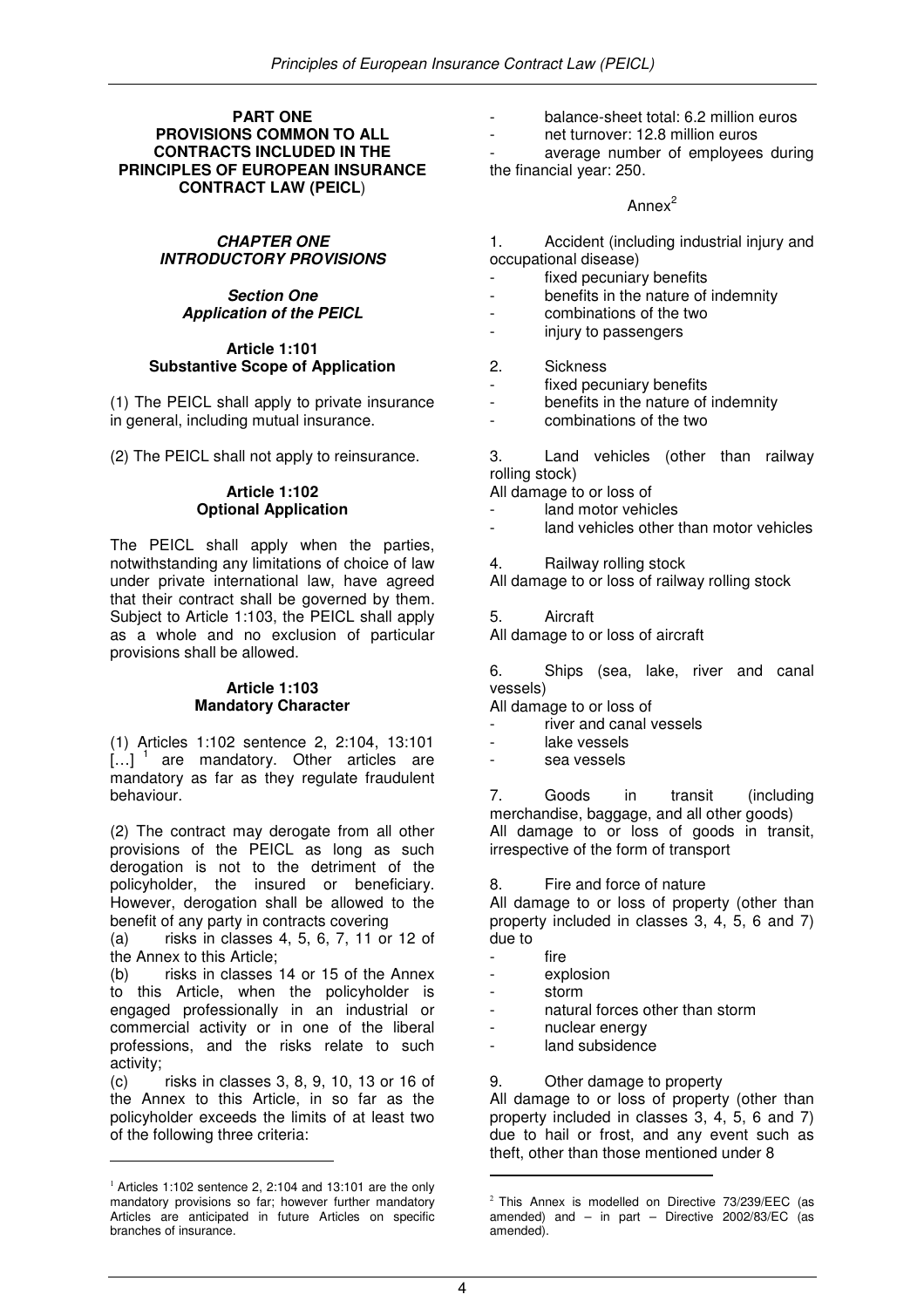10. Motor vehicle liability

All liability arising out of the use of motor vehicles operating on the land (including carrier's liability)

11. Aircraft liability All liability arising out of the use of aircraft (including carrier's liability)

12. Liability for ships (sea, lake, river and canal vessels)

All liability arising out of the use of ships, vessels or boats on the sea, lakes, rivers or canals (including carrier's liability)

13. General liability

All liability other than those forms mentioned under Nos. 10, 11 and 12

- 14. Credit
- insolvency (general)
- export credit
- instalment credit
- mortgages
- agricultural credit
- 15. Suretyship
- suretyship (direct)
- suretyship (indirect)
- 16. Miscellaneous financial loss
- employment risks
- insufficiency of income (general)
- bad weather
- loss of benefits
- continuing general expenses
- unforeseen trading expenses
- loss of market value
- loss of rent or revenue
- indirect trading losses other than those mentioned above
- other financial loss (non-trading)
- other forms of financial loss

#### 17. Legal expenses

Legal expenses and costs of litigation

## 18. Assistance

Assistance for persons who get into difficulties while travelling, while away from home or while away from their permanent residence

19. Life assurance (excluding the classes enumerated at 20 and 21)

20. Marriage assurance and birth assurance

21. Assurance linked to investment funds

## **Article 1:104 Interpretation**

The PEICL shall be interpreted in the light of their text, context, purpose and comparative background. In particular, regard should be had to the need to promote good faith and fair dealing in the insurance sector, certainty in contractual relationships, uniformity of application and the adequate protection of policyholders.

#### **Article 1:105 National Law and General Principles**

(1) No recourse to national law, whether to restrict or to supplement the PEICL, shall be permitted. This does not apply to mandatory national laws specifically enacted for branches of insurance which are not covered by special rules contained in the PEICL.

(2) Questions arising from the insurance contract, which are not expressly settled in the PEICL, are to be settled in conformity with the Principles of European Contract Law (PECL)<sup>3</sup> and, in the absence of relevant rules in that instrument, in accordance with the general principles common to the laws of the Member States.

## **Section Two General Rules**

## **Article 1:201 Insurance Contract**

(1) "Insurance contract" means a contract under which one party, the insurer, promises another party, the policyholder, cover against a specified risk in exchange for a premium;

(2) "Insured event" means the materialisation of the risk specified in the insurance contract;

(3) "Indemnity insurance" means insurance under which the insurer is obliged to indemnify against loss suffered on the occurrence of an insured event;

(4) "Insurance of fixed sums" means insurance under which the insurer is bound to pay a fixed sum of money on the occurrence of an insured event.

l.

<sup>&</sup>lt;sup>3</sup> Cf. Lando/Beale (eds.), Principles of European Contract Law, Parts I and II (Kluwer Law International, The Hague 2000); Lando/Clive/Prüm/Zimmermann (eds.), Principles of European Contract Law, Part III (Kluwer Law International, The Hague 2003).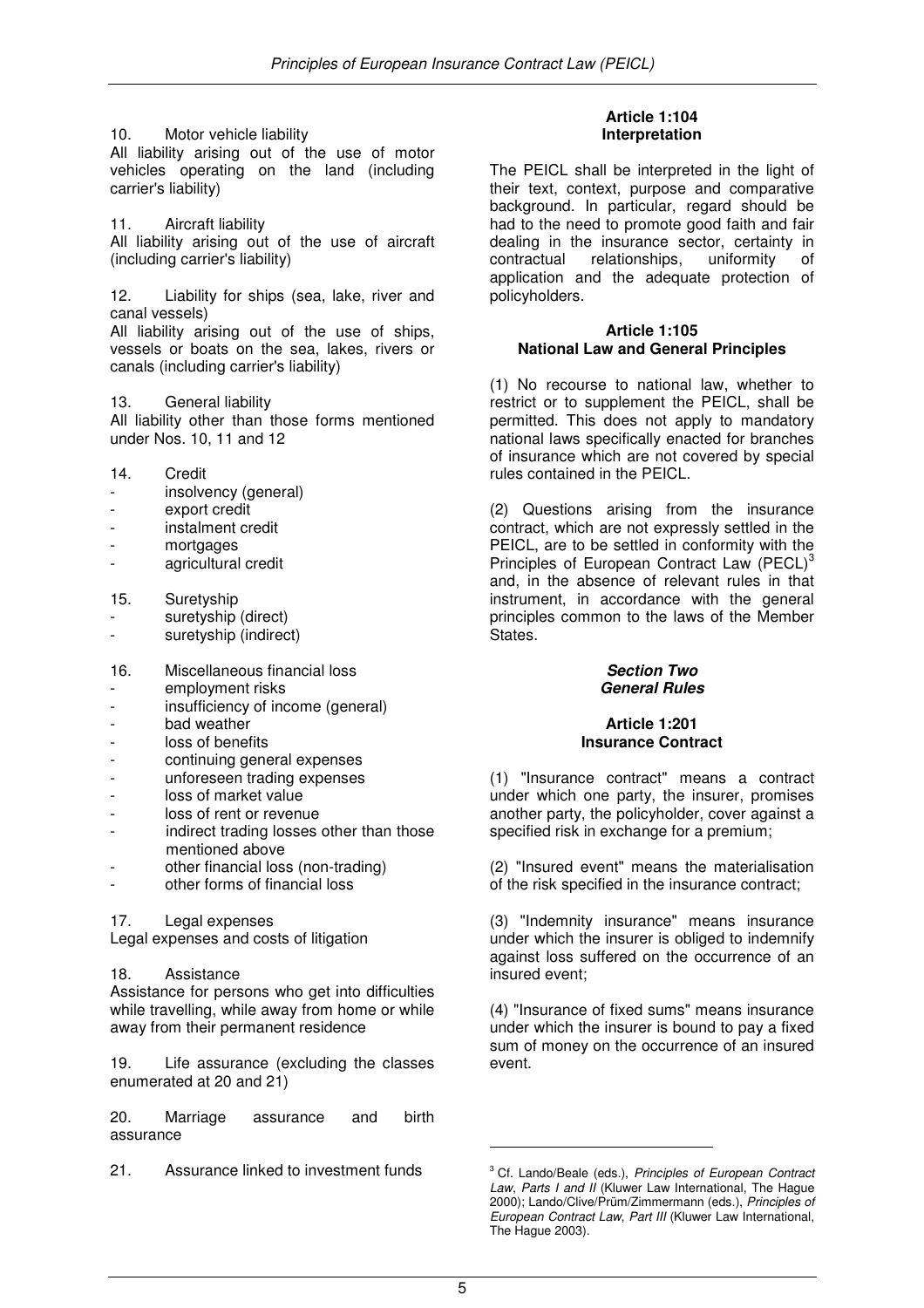## **Article 1:202 Further Definitions**

(1) "Insured" means the person whose interest is protected against loss under indemnity insurance;

(2) "Beneficiary" means the person in whose favour the insurance money is payable under insurance of fixed sums;

(3) "Person at risk" means the person on whose life, health, integrity or status insurance is taken;

(4) "Victim", in liability insurance, means the person for whose death, injury or loss the insured is liable;

(5) "Insurance agent" means an insurance intermediary employed by an insurer for marketing, selling or managing insurance contracts;

(6) "Premium" means the payment due to the insurer on the part of the policyholder in return for cover;

(7) "Contract period" means the period of contractual commitment starting at the conclusion of the contract and ending when the agreed term of duration elapses;

(8) "Insurance period" means the period for which the premium is due in accordance with the parties' agreement;

(9) "Liability period" means the period of cover;

## **Article 1:203 Language and Interpretation of Documents<sup>4</sup>**

(1) All documents provided by the insurer shall be plain and intelligible and in the language in which the contract is negotiated.

(2) When there is doubt about the meaning of the wording of any document or information provided by the insurer, the interpretation most favourable to the policyholder, insured or beneficiary, as appropriate, shall prevail.

## **Article 1:204 Receipt of Documents: Proof**

The burden of proving that the policyholder has received documents to be provided by the insurer shall lie with the insurer.

## **Article 1:205 Form of Notice**

Subject to specific rules contained in the PEICL, notice by the applicant, policyholder, insured or beneficiary in relation to the insurance contract shall not be required to take any particular form.

#### **Article 1:206 Imputed Knowledge**

If any person is entrusted by the policyholder, the insured or the beneficiary with responsibilities essential to the conclusion or performance of the contract, relevant knowledge which that person has or ought to have in the course of fulfilling his responsibilities shall be deemed to be the knowledge of the policyholder, the insured or the beneficiary, as the case may be.

## **Article 1:207 Non-Discrimination<sup>5</sup>**

(1) The use of gender as a factor in the calculation of premiums and benefits shall not result in differences in individuals' premiums and benefits unless the insurer shows that proportionate differences in individuals' premiums and benefits are based upon relevant and accurate actuarial and statistical data. In any event, pregnancy and maternity shall not be factors resulting in differences in individuals' premiums and benefits.

(2) Nationality, racial or ethnic origin shall not be factors resulting in differences in individuals' premiums and benefits.

(3) Terms in breach of paras. 1 or 2, including terms as to premium, shall not be binding on the policyholder or the insured. Subject to para. 4, the contract shall continue to bind the parties on the basis of non-discriminatory terms.

(4) In the case of breach of paras. 1 or 2, the policyholder shall be entitled to terminate the contract. Notice of termination shall be given to the insurer in writing within two months after<br>the breach becomes known to the the breach becomes known to the policyholder.

l.

 $\overline{a}$ 

 $4$  Article 1:203 para. 2 is modelled on Article 5 of Directive 93/13/EEC.

<sup>5</sup> This Article is modelled on Directive 2004/113/EC.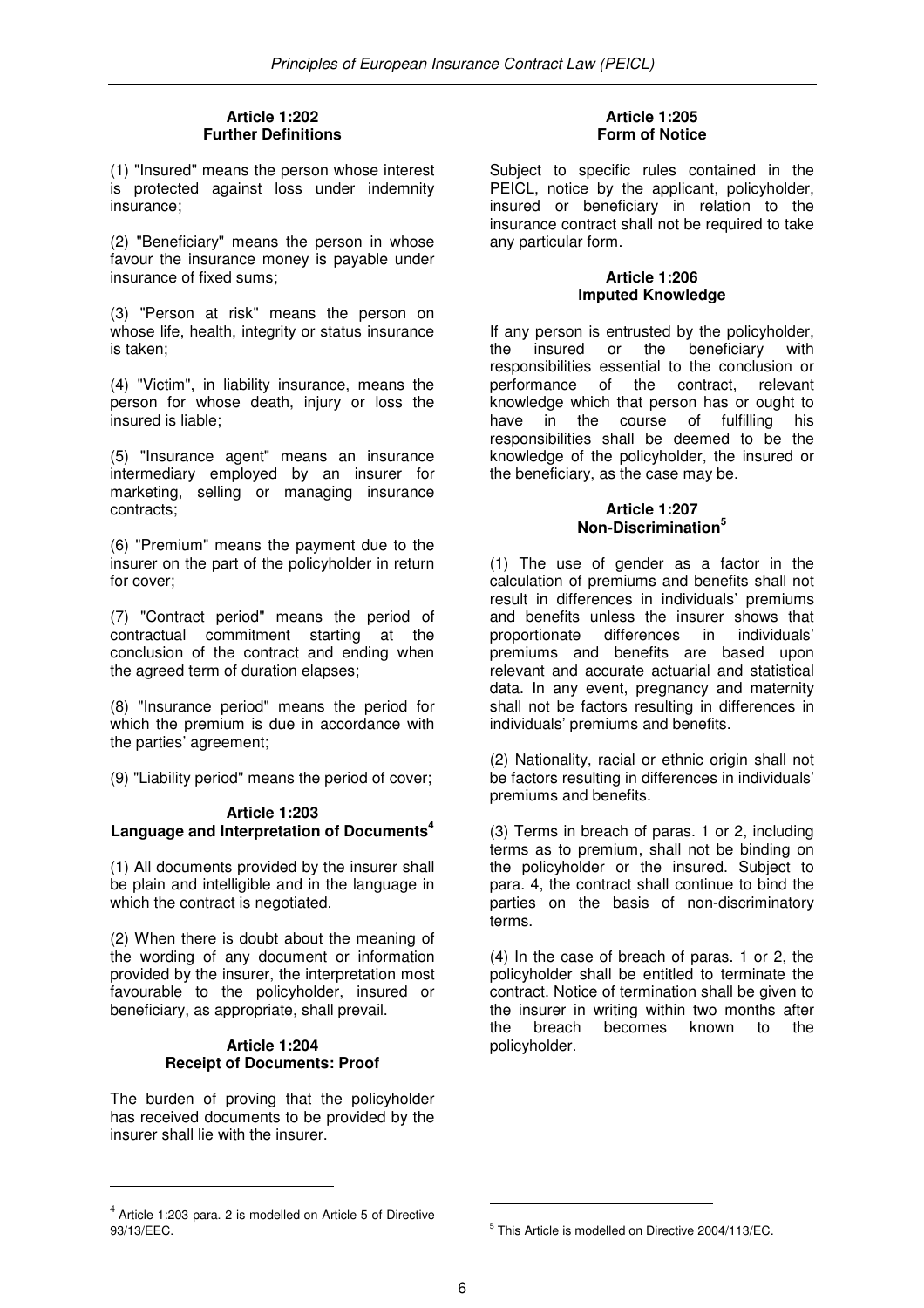## **Section Three Enforcement**

## **Article 1:301 Injunctions<sup>6</sup>**

(1) A qualified entity, as defined in para. 2, is entitled to seize a competent national court or authority and seek an order prohibiting or requiring the cessation of infringements of the PEICL, if applicable in accordance with Article 1:102.

(2) A qualified entity means any body or organisation on the list drawn up by the European Commission in pursuance of Article 4 of the Directive 98/27/EC of the European Parliament and of the Council of 19 May 1998 on injunctions for the protection of consumers' interests, as amended.

## **Article 1:302 Out-of-court Complaint and Redress Mechanisms**

Application of the PEICL does not preclude access to out-of-court complaint and redress mechanisms otherwise available to the policyholder, insured or beneficiary.

## **CHAPTER TWO INITIAL STAGE AND DURATION OF THE INSURANCE CONTRACT**

#### **Section One Applicant's Pre-contractual Information Duty**

#### **Article 2:101 Duty of Disclosure**

(1) When concluding the contract, the applicant shall inform the insurer of circumstances of which he is or ought to be aware, and which are the subject of clear and precise questions put to him by the insurer.

(2) The circumstances referred to in para. 1 include those of which the person to be insured was or should have been aware.

## **Article 2:102 Breach**

(1) When the policyholder is in breach of Article 2:101, subject to paras. 2 to 5, the insurer shall be entitled to propose a reasonable variation of the contract or to terminate the contract. To this end the insurer shall give written notice of its intention,

accompanied by information on the legal consequences of its decision, within one month after the breach of Article 2:101 becomes known or apparent to it.

(2) If the insurer proposes a reasonable variation, the contract shall continue on the basis of the variation proposed, unless the policyholder rejects the proposal within one month of receipt of the notice referred to in para. 1. In that case, the insurer shall be entitled to terminate the contract within one month of receipt of written notice of the policyholder's rejection.

(3) The insurer shall not be entitled to terminate the contract if the policyholder is in innocent breach of Article 2:101, unless the insurer proves that it would not have concluded the contract, had it known the information concerned.

(4) Termination of the contract shall take effect one month after the written notice referred to in para. 1 has been received by the policyholder. Variation shall take effect in accordance with the agreement of the parties.

(5) If an insured event is caused by an element of the risk, which is the subject of negligent non-disclosure or misrepresentation by the policyholder, and occurs before termination or variation takes effect, no insurance money shall be payable if the insurer would not have concluded the contract had it known the information concerned. If, however, the insurer would have concluded the contract at a higher premium or on different terms, the insurance money shall be payable proportionately or in accordance with such terms.

## **Article 2:103 Exceptions**

The sanctions provided for in Article 2:102 shall not apply in respect of

- (a) a question which was unanswered, or information supplied which was obviously incomplete or incorrect;
- (b) information which should have been disclosed or information inaccurately supplied, which was not material to a reasonable insurer's decision to enter into the contract at all, or to do so on the agreed terms;
- (c) information which the insurer led the policyholder to believe did not have to be disclosed; or
- (d) information of which the insurer was or should have been aware.

 $\overline{a}$ 

 $^6$  This Article is modelled on Directive 98/27/EC.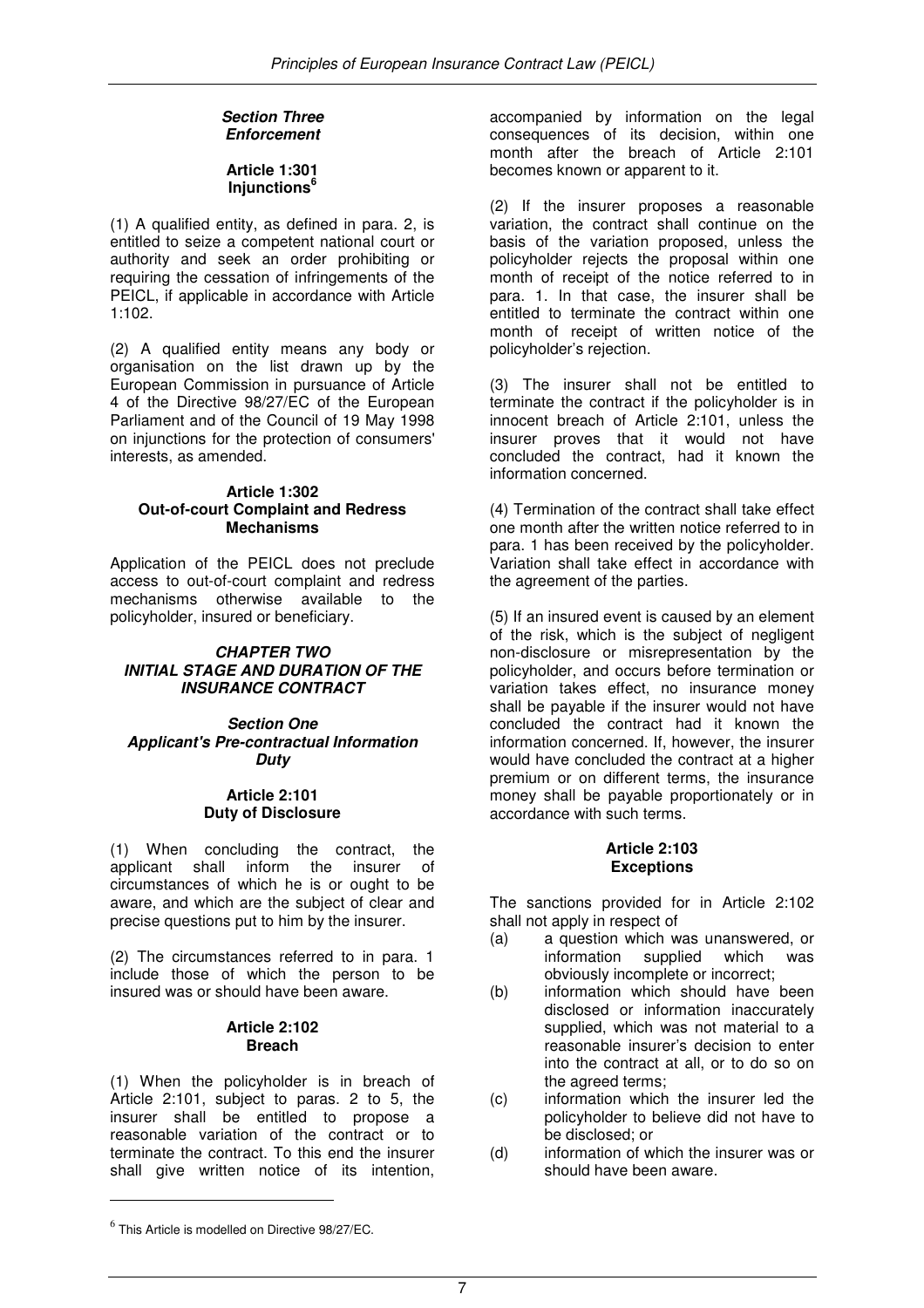## **Article 2:104 Fraudulent Breach**

Without prejudice to the sanctions provided for in Article 2:102, the insurer shall be entitled to avoid the contract and retain the right to any premium due, if it has been led to conclude the contract by the policyholder's fraudulent breach of Article 2:101. Notice of avoidance shall be given to the policyholder in writing within two months after the fraud becomes known to the insurer.

## **Article 2:105 Additional Information**

Articles 2:102-2:104 shall also apply to any information supplied by a policyholder at the time of concluding the contract in addition to that required by Article 2:101.

## **Section Two Insurer's Pre-contractual Duties**

## **Article 2:201 Provision of Pre-contractual Documents<sup>7</sup>**

(1) The insurer shall provide the applicant with a copy of the proposed contract terms as well as a document which includes the following information if relevant:

- (a) the name and address of the contracting parties;
- (b) the name and address of the insured and of the beneficiary;
- (c) the name and address of the insurance agent:
- (d) the subject matter of the insurance and the risks covered;
- (e) the sum insured and any deductibles;
- (f) the amount of the premium or the method of calculating it;
- (g) when the premium falls due as well as the place and mode of payment;
- (h) the contract period and the liability period;
- (i) the right to revoke the application or avoid the contract in accordance with Article 2:303;
- (j) the law applicable to the contract or, if a choice of law is permitted, the law proposed by the insurer;
- (k) the existence of an out-of-court complaint and redress mechanism for the applicant and the methods for having access to it;
- (l) the existence of guarantee funds or other compensation arrangements.

 $\overline{a}$ 

(2) If possible, this information shall be provided in sufficient time to enable the applicant to consider whether or not to conclude the contract.

(3) When the applicant applies for insurance cover on the basis of an application form and/or a questionnaire provided by the insurer, the insurer shall supply the applicant with a copy of the completed documents.

#### **Article 2:202 Duty to Warn about Inconsistencies in the Cover**

(1) When concluding the contract, the insurer shall warn the applicant of any inconsistencies between the cover offered and the applicant's requirements of which the insurer is or ought to be aware, taking into consideration the circumstances and mode of contracting and, in particular, whether the applicant was assisted by an independent intermediary.

- (2) In the event of a breach of para. 1
- (a) the insurer shall indemnify the policyholder against all losses resulting from the breach of this duty to warn unless the insurer acted without fault, and
- (b) the policyholder shall be entitled to terminate the contract by written notice given within two months after the breach becomes known to the policyholder.

#### **Article 2:203 Duty to Warn about Commencement of Cover**

If the applicant reasonably but mistakenly believes that the cover commences at the time the application is submitted, and the insurer is or ought to be aware of this belief, the insurer shall warn the applicant immediately that cover will not begin until the contract is concluded and, if applicable, the first premium is paid, unless preliminary cover is granted. If the insurer is in breach of the duty to warn it shall be liable in accordance with Article 2:202 para. 2(a).

## **Section Three Conclusion of the Contract**

## **Article 2:301 Manner of Conclusion**

An insurance contract shall not be required to be concluded or evidenced in writing nor subject to any other requirement as to form.

 $^7$  This Article is modelled on Directive 73/239/EEC (as amended), Directive 2002/83/EC and Directive 2002/65/EC.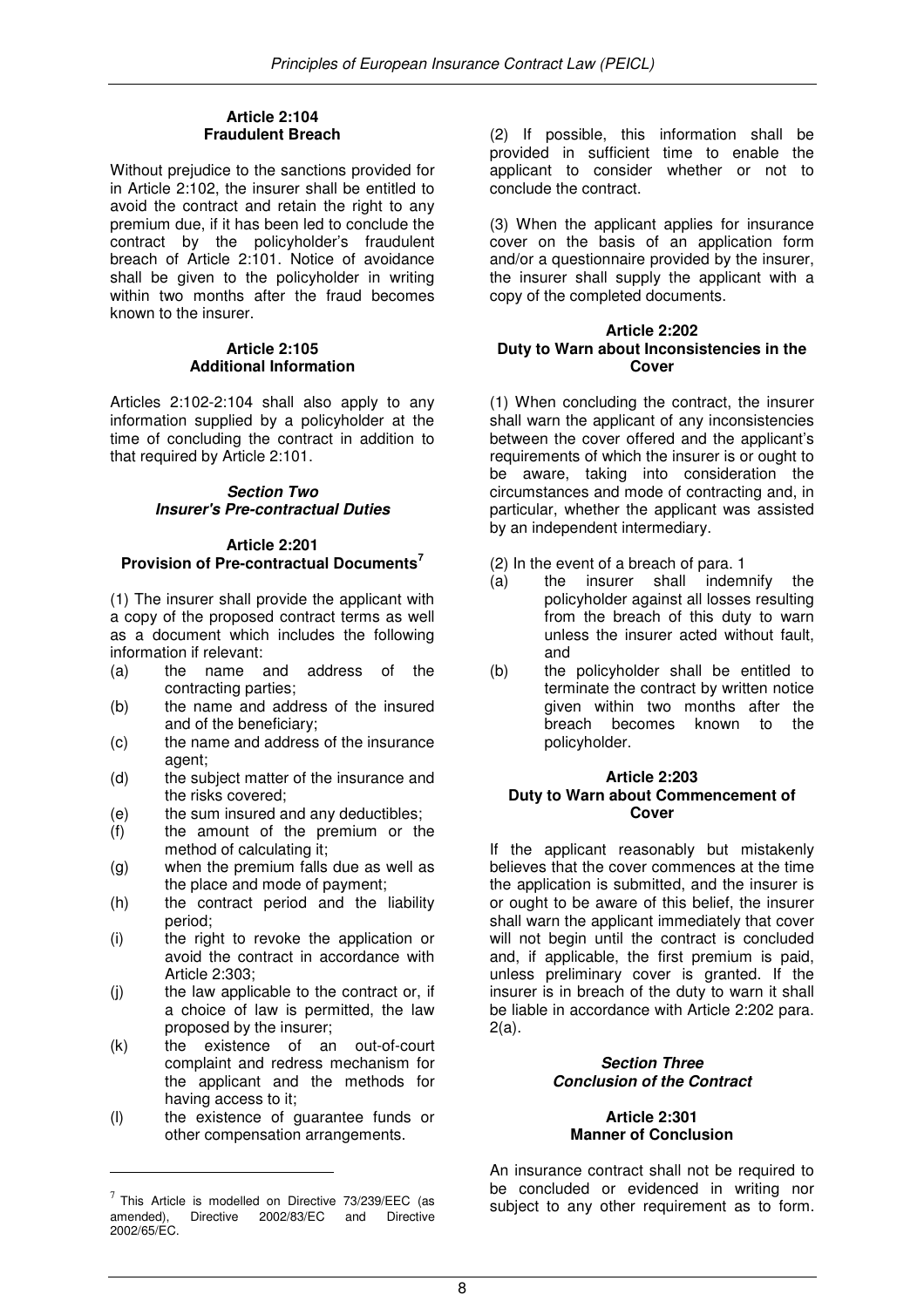The contract may be proved by any means, including oral testimony.

## **Article 2:302 Revocation of an Application for Insurance**

An application for insurance may be revoked by the applicant if his revocation reaches the insurer before the applicant receives an acceptance from the insurer.

## **Article 2:303 Cooling-off Period<sup>8</sup>**

(1) The policyholder shall be entitled to avoid the contract by giving written notice within two weeks after receipt of acceptance or delivery of the documents referred to in Article 2:501, whichever is the later.

(2) The policyholder shall not be entitled to avoid the contract when

- (a) the duration of the contract is less than one month;
- (b) the contract is prolonged under Article 2:602;
- (c) it is a case of preliminary insurance, liability insurance or group insurance.

#### **Article 2:304 Abusive Clauses<sup>9</sup>**

(1) A term which has not been individually negotiated shall not be binding on the policyholder, the insured or the beneficiary if, contrary to the requirements of good faith and fair dealing, it causes a significant imbalance in his rights and obligations arising under the contract to his detriment, taking into account the nature of the insurance contract, all the other terms of the contract and the circumstances at the time the contract was concluded.

(2) The contract shall continue to bind the parties if it is capable of continuing in existence without the unfair term. If not, the unfair term shall be substituted by a term which reasonable parties would have agreed upon had they known the unfairness of the term.

(3) This Article applies to terms that restrict or modify cover but it applies neither to

- (a) the adequacy in value of the cover and the premium, nor to<br>terms that state
- (b) terms that state the essential description of the cover granted or the premium agreed, provided the terms are in plain and intelligible language.

l.

(4) A term shall always be regarded as not individually negotiated when it has been drafted in advance and the policyholder has therefore not been able to influence the substance of the term, particularly in the context of a pre-formulated standard contract. The fact that certain aspects of a term or one specific term have been individually negotiated shall not exclude the application of this Article to the rest of a contract if an overall assessment of the contract indicates that it is nevertheless a pre-formulated standard contract. When an insurer claims that a standard term has been individually negotiated, the burden of proof in this respect shall be incumbent on the insurer.

## **Section Four Retroactive and Preliminary Cover**

## **Article 2:401 Retroactive Cover**

(1) If, in the case of cover granted for a period before the contract was concluded (retroactive cover), the insurer knows at the time of the conclusion of the contract that no insured risk has occurred, the policyholder shall owe premiums only for the period after the time of conclusion.

(2) If, in the case of retroactive cover, the policyholder knows at the time of the conclusion of the contract that the insured event has occurred, the insurer shall, subject to Article 2:104, provide cover only for the period after the time of the conclusion of the contract.

## **Article 2:402 Preliminary Cover**

(1) When concluding a preliminary insurance contract, the insurer shall issue a cover note containing the information specified in Article 2:501 (a), (b), (d), (e) and (h) if relevant.

(2) Articles 2:201-2:203 and, subject to para. 1 above, Article 2:501 do not apply to preliminary cover.

## **Article 2:403 Duration of Preliminary Cover**

(1) When an applicant for an insurance contract is granted preliminary cover, that cover shall end no sooner than at the time when the cover under the insurance contract is agreed to begin or at the time the applicant receives notice from the insurer definitively rejecting the application, as the case may be.

 $^8$  This Article is modelled on Directive 2002/65/EC.

<sup>9</sup> This Article is modelled on Directive 93/13/EEC.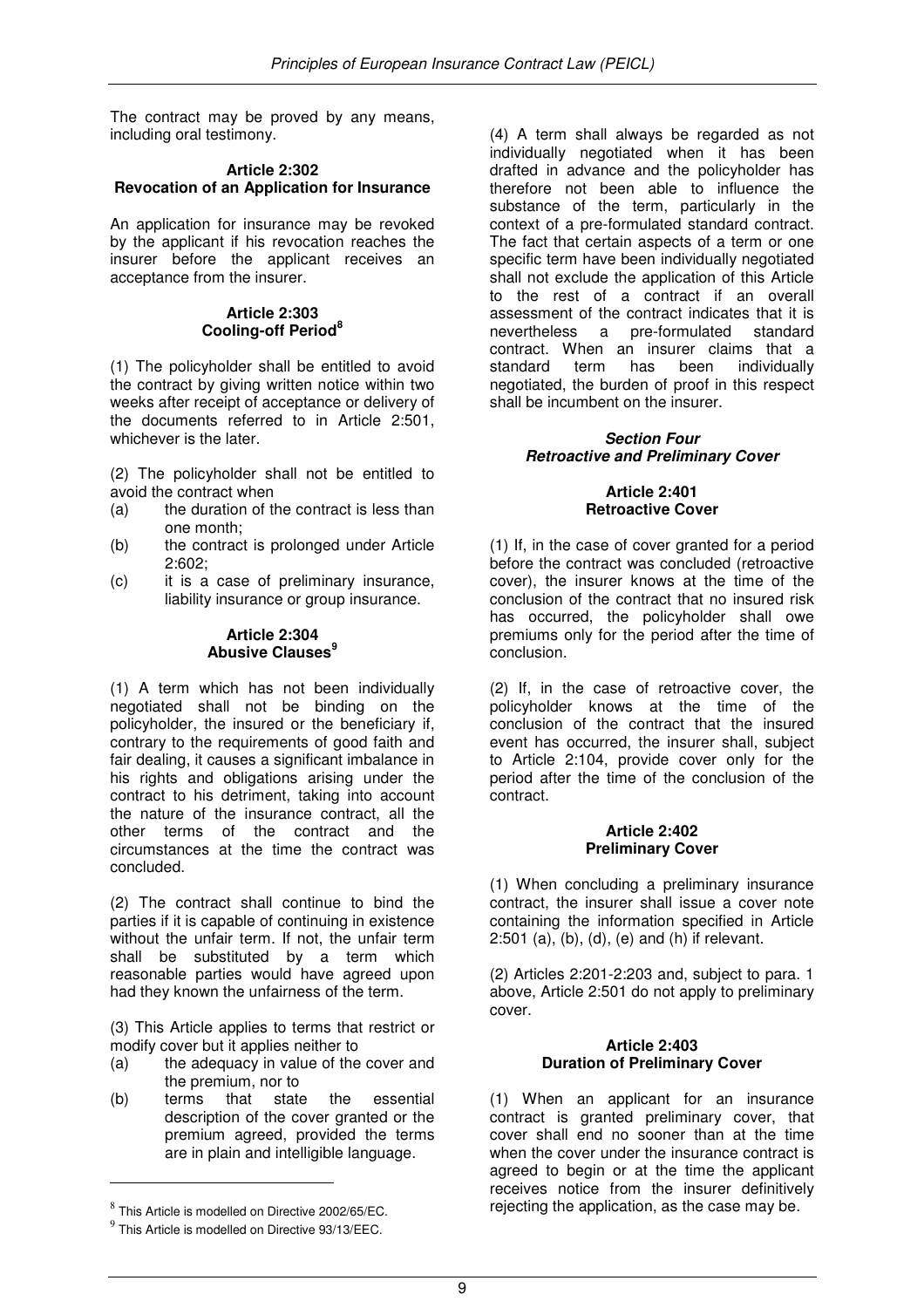(2) When preliminary cover is granted to a person who does not apply for an insurance contract with the same insurer, the cover may be granted for a period less than that stated in Article 2:601 para. 1. Such cover may be cancelled by either party giving two weeks notice.

## **Section Five Insurance Policy**

## **Article 2:501 Contents**

When concluding the insurance contract, the insurer shall issue an insurance policy, together with the general contract terms as far as they are not included in the policy, containing the following information if relevant:<br>(a) the name and address of the

- (a) the name and address of the contracting parties;
- (b) the name and address of the insured and of the beneficiary;
- (c) the name and address of the intermediary;
- (d) the subject matter of the insurance and the risks covered;
- (e) the sum insured and any deductibles;
- (f) the amount of the premium or the method of calculating it;
- (g) when the premium falls due as well as the place and mode of payment;
- (h) the contract period and the liability period;
- (i) the right to avoid the contract in accordance with Article 2:303;
- (j) the law applicable to the contract;
- (k) the existence of an out-of-court complaint and redress mechanism for the applicant and the methods for having access to it;
- (l) the existence of guarantee funds or other compensation arrangements.

## **Article 2:502 Effects of the Policy**

(1) If the terms of the insurance policy differ from those in the policyholder's application or any prior agreement between the parties, such differences as have been highlighted in the policy shall be deemed to have been assented to by the policyholder unless he objects within one month of receipt of the policy. The insurer shall give the policyholder notice in bold print of the right to object to the differences highlighted in the policy.

(2) If the insurer fails to comply with para. 1, the contract shall be deemed to have been agreed on the terms in the policyholder's application or the prior agreement of the parties, as the case may be.

## **Section Six Duration of the Insurance Contract**

## **Article 2:601 Duration of the Insurance Contract**

(1) The duration of the insurance contract shall be one year. The parties may agree on a different period if indicated by the nature of the risk.

(2) Para. 1 does not apply to personal insurance.

## **Article 2:602 Prolongation**

(1) After the one-year period referred to in Article 2:601 has expired the contract shall be prolonged unless

- (a) the insurer has given written notice to the contrary at least one month before the expiry of the contract period stating the reasons for its decision; or
- (b) the policyholder has given written notice to the contrary at the latest by the day the contract period expires or within one month after having received the insurer's premium invoice whichever date is later. In the latter case, the one month period shall only start to run if it has been clearly stated on the invoice in bold print.

(2) For the purposes of para. 1 (b) notice shall be deemed to be given as soon as it is dispatched.

## **Article 2:603 Alteration of Terms and Conditions**

(1) In an insurance contract liable to prolongation under Article 2:602, a clause which allows the insurer to alter the premium or any other term or condition of the contract shall be invalid unless the clause provides that

- (a) any alteration shall not take effect before the next prolongation,
- (b) the insurer shall send written notice of alteration to the policyholder no later than one month before the expiry of the current contract period, and
- (c) the notice shall inform the policyholder about his right of termination and the consequences if the right is not exercised.

(2) Para. 1 shall apply without prejudice to other requirements for the validity of alteration clauses.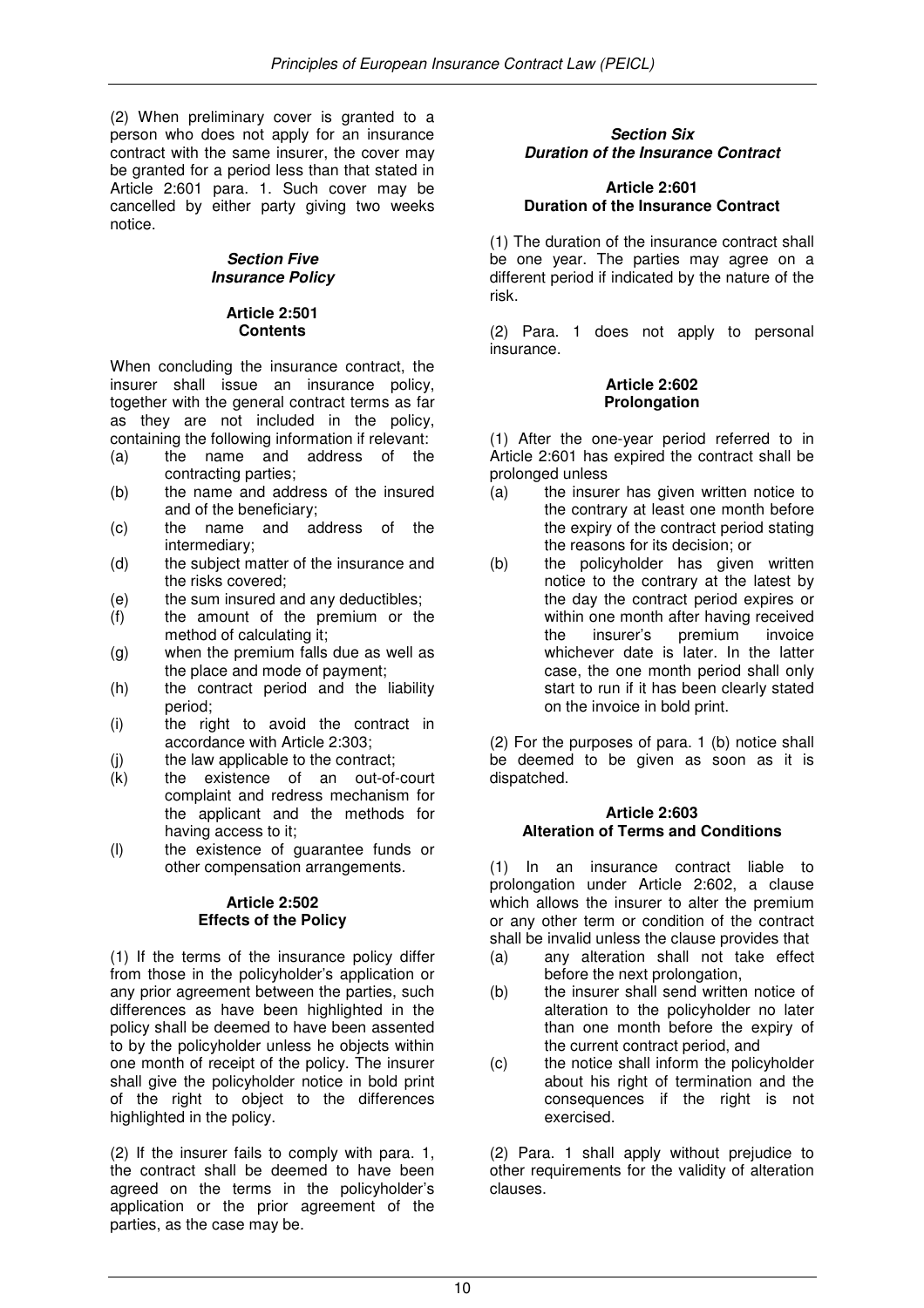#### **Article 2:604 Termination after the Occurrence of an Insured Event**

(1) A clause providing for termination of the contract after an insured event has occurred shall not be valid unless

- (a) it grants the right to terminate to both parties and
- (b) the policy is not one of personal insurance.

(2) Both the provision for termination and the exercise of any right to terminate must be reasonable.

(3) Any right to terminate shall expire if the party in question has not given written notice of termination to the other party within two months after becoming aware of the insured event.

(4) The insurance cover shall terminate two weeks after notice in accordance with para. 3.

#### **Section Seven Post-contractual Information Duties of the Insurer**

#### **Article 2:701 General Information Duty**

Throughout the contract period the insurer shall provide the policyholder without undue delay with information in writing on any change concerning its name and address, its legal form, the address of its head office and of the agency or branch which concluded the contract.

## **Article 2:702 Further Information upon Request**

(1) On the policyholder's request, the insurer shall provide the policyholder without undue delay with information concerning

- (a) as far as can reasonably be expected of the insurer, all matters relevant to the performance of the contract;
- (b) new standard terms offered by the insurer for insurance contracts of the same type as the one concluded with the policyholder.

(2) Both the policyholder's request and the insurer's response shall be in writing.

## **CHAPTER THREE INSURANCE INTERMEDIARIES**

## **Article 3:101 Powers of Insurance Agents**

(1) An insurance agent is authorised to perform all acts on behalf of the insurer that according to current insurance industry practice are within the scope of his employment. Any restriction of the agent's authority shall be clearly notified to the policyholder in a separate document. However, the authority of the insurance agent shall at least cover the actual scope of his employment.

(2) In any event the authority of the insurance agent shall include the power:

- (a) to inform and advise the policyholder, and
- (b) to receive notices from the policyholder.

(3) Relevant knowledge which the insurance agent has or ought to have in the course of his employment shall be deemed to be the knowledge of the insurer.

## **Article 3:102 Agents of Insurers Purporting to be Independent**

If an agent of the insurer purports to be an independent intermediary and acts in breach of duties imposed on such an intermediary by law, the insurer shall be liable for such breach.

## **CHAPTER FOUR THE RISK INSURED**

## **Section One Precautionary Measures**

## **Article 4:101 Precautionary Measures: Meaning**

A precautionary measure means a clause in the insurance contract, whether or not described as a condition precedent to the liability of the insurer, requiring the policyholder or the insured, before the insured event occurs, to perform or not to perform certain acts.

## **Article 4:102 Insurer's Right to Terminate the Contract**

(1) A clause which provides that in the event of non-compliance with a precautionary measure the insurer shall be entitled to terminate the contract, shall be without effect unless the policyholder or the insured has breached its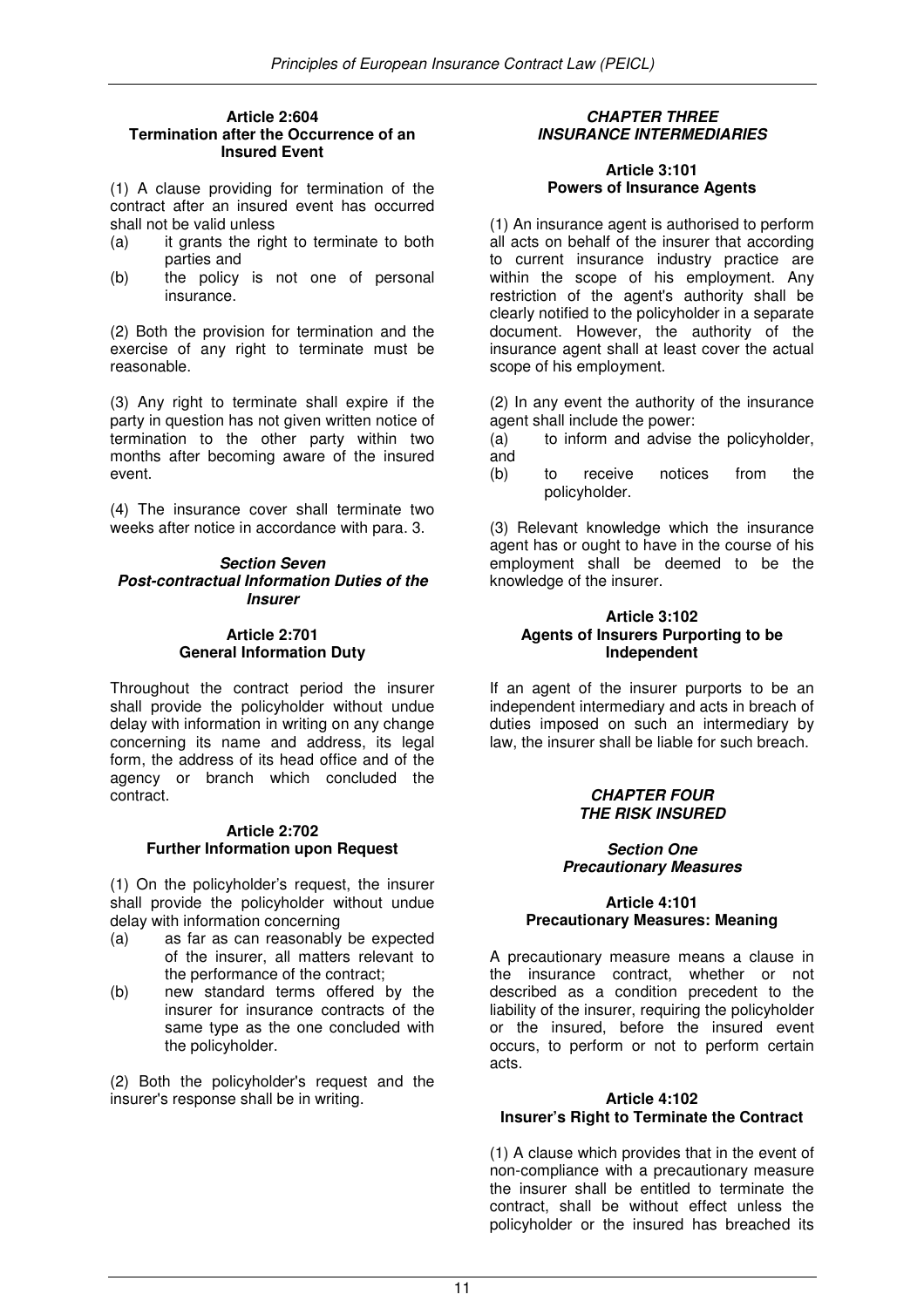obligation with intent to cause the loss or recklessly and with knowledge that the loss would probably result.

(2) The right to terminate shall be exercised by written notice to the policyholder within one month of the time when the non-compliance with a precautionary measure becomes known or apparent to the insurer. Cover shall come to an end at the time of termination.

## **Article 4:103 Discharge of the Insurer's Liability**

(1) A clause that non-compliance with a precautionary measure totally or partially exempts the insurer from liability, shall only have effect to the extent that the loss was caused by the non-compliance of the policyholder or insured with intent to cause the loss or recklessly and with knowledge that the loss would probably result.

(2) Subject to a clear clause providing for reduction of the insurance money according to the degree of fault, the policyholder or insured, as the case may be, shall be entitled to insurance money in respect of any loss caused<br>by negligent non-compliance with a negligent non-compliance with a precautionary measure.

## **Section Two Aggravation of Risk**

## **Article 4:201 Clauses Concerning Aggravation of Risk**

If the insurance contract contains a clause concerning aggravation of the risk insured, the clause shall be without effect unless the aggravation of risk in question is material and of a kind specified in the insurance contact.

## **Article 4:202 Duty to Give Notice of an Aggravation of Risk**

(1) If a clause concerning aggravation of the risk insured requires notification of an aggravation, notification shall be given by the policyholder, the insured or the beneficiary, as appropriate, provided that the person obliged to give notice was or should have been aware of the existence of the insurance cover and of the aggravation of the risk. Notice by another person shall be effective.

(2) If the clause requires notice to be given within a stated period of time, such time shall be reasonable. Notice shall be effective on dispatch.

(3) In the event of breach of the duty of notification, the insurer shall not on that ground be entitled to refuse to pay any subsequent loss resulting from an event within the scope of the cover unless the loss was caused by the aggravation of risk. Other losses resulting from events within the scope of the cover shall remain payable in accordance with Article 4:203 para. 3.

## **Article 4:203 Sanctions**

(1) If the contract provides that, in the event of an aggravation of the risk insured the insurer shall be entitled to terminate the contract, such right shall be exercised by written notice to the policyholder within one month of the time when the aggravation becomes known or apparent to the insurer.

(2) Cover shall expire one month after termination or, if the policyholder is in intentional breach of the duty under Article 4:202, at the time of termination.

(3) If an insured event is caused by an aggravated risk, of which the policyholder is or ought to be aware, before cover has expired, no insurance money shall be payable if the insurer would not have insured the aggravated risk at all. If, however, the insurer would have insured the aggravated risk at a higher premium or on different terms, the insurance money shall be payable proportionately or in accordance with such terms.

## **Section Three Reduction of Risk**

## **Article 4:301 Consequences of the Reduction of Risk**

(1) If there is a material reduction of risk, the policyholder shall be entitled to request a proportionate reduction of the premium for the remaining contract period.

(2) If the parties do not agree on a proportionate reduction within one month of the request, the policyholder shall be entitled to terminate the contract by written notice given within two months of the request.

## **CHAPTER FIVE INSURANCE PREMIUM**

## **Article 5:101 First or Single Premium**

When the insurer makes payment of the first or single premium a condition of formation of the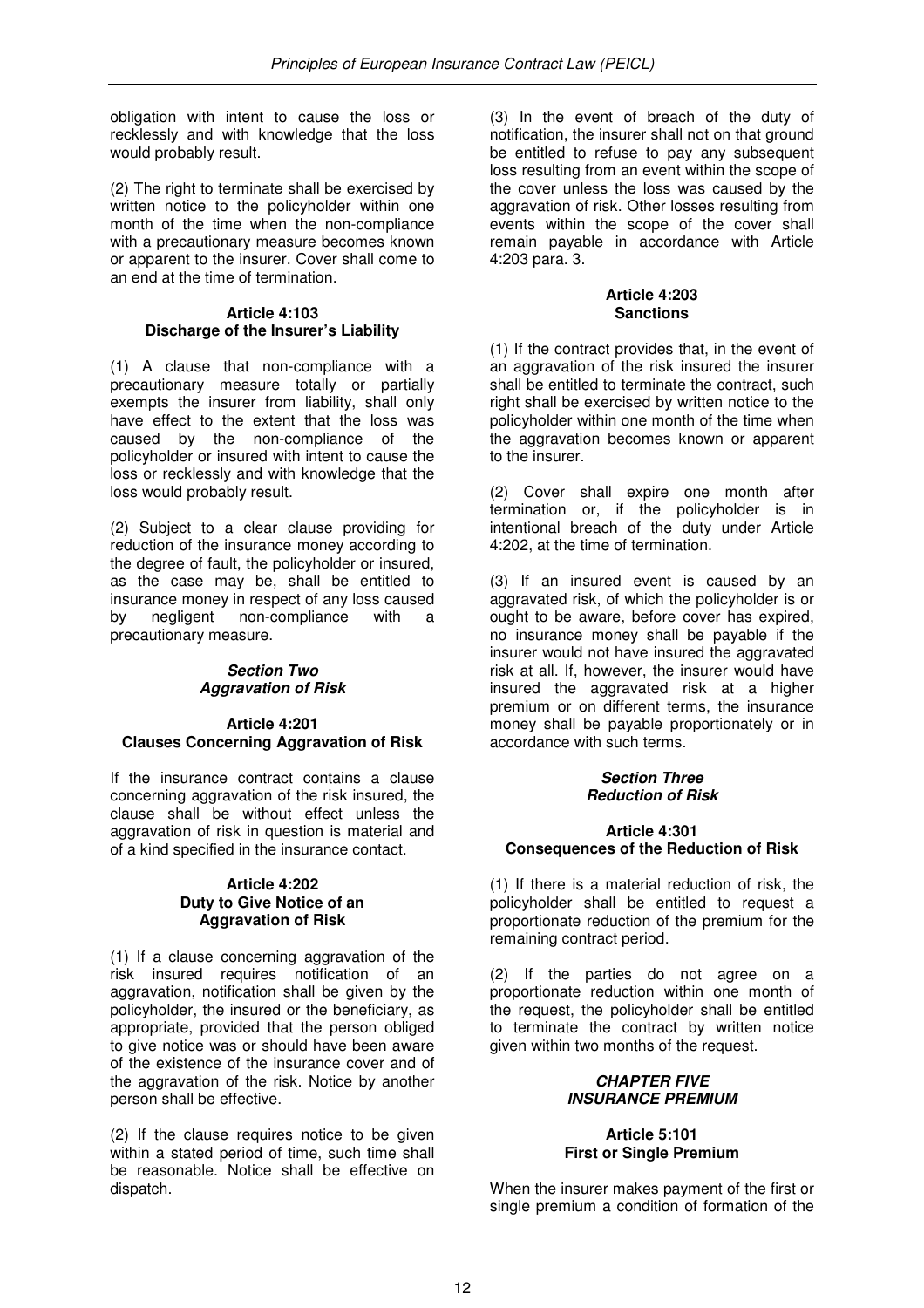contract or of the beginning of cover, that condition shall be without effect unless

- (a) the condition is communicated to the applicant in writing using clear language and warning the applicant that he lacks cover until the premium is paid, and
- (b) a period of two weeks has expired after receipt of an invoice which complies with requirement (a) without payment having been made.

#### **Article 5:102 Subsequent Premium**

(1) A clause, providing for the insurer to be relieved of its obligation to cover the risk in the event of non-payment of a subsequent premium, shall be without effect unless

- (a) the policyholder receives an invoice stating the precise amount of premium due as well as the date of payment;
- (b) after the premium falls due, the insurer sends a reminder to the policyholder of the precise amount of premium due, granting an additional period of payment of at least two weeks, and warning the policyholder of the imminent suspension of cover if payment is not made; and
- (c) the additional period in requirement (b) has expired without payment having been made.

(2) The insurer will be relieved of liability after the additional period in para. 1 (b) has expired. Cover will be resumed for the future as soon as the policyholder pays the amount due unless the contract has been terminated in accordance with Article 5:103.

## **Article 5:103 Termination of the Contract**

(1) On expiry of the period referred to in Article 5:101 (b) or Article 5:102 para. 1 (b), without payment of the premium being made, the insurer shall be entitled to terminate the contract by written notice, provided that the invoice required by Article 5:101 (b) or the reminder required by Article 5:102 para. 1 (b), as the case may be, states the right of the insurer to terminate the contract.

(2) The contract shall be deemed to be terminated if, as the case may be, the insurer does not bring an action for payment

- (a) of the first premium within two months after expiry of the period mentioned in Article 5:101 (b); or
- (b) of a subsequent premium within two months of expiry of the period mentioned in Article 5:102 para. 1 (b).

## **Article 5:104 Divisibility of Premium**

If an insurance contract is terminated before the contract period has expired, the insurer shall only be entitled to premium in respect of the period prior to termination.

#### **Article 5:105 Right to Pay Premium**

The insurer shall not be entitled to refuse payment by a third party if

- (a) the third party acts with the assent of the policyholder; or
- (b) the third party has a legitimate interest in maintaining the cover and the policyholder has failed to pay or it is clear that he will not pay at the time payment is due.

## **CHAPTER SIX INSURED EVENT**

#### **Article 6:101 Notice of insured event**

(1) The occurrence of an insured event shall be notified to the insurer by the policyholder, the insured or the beneficiary, as appropriate, provided that the person obliged to give notice was or should have been aware of the existence of the insurance cover and of the occurrence of the insured event. Notice by another person shall be effective.

(2) Such notice shall be given without undue delay. It shall be effective on dispatch. If the contract requires notice to be given within a stated period of time, such time shall be reasonable and in any event no shorter than five days.

(3) The insurance money payable shall be reduced to the extent that the insurer proves that it has been prejudiced by undue delay.

## **Article 6:102 Claims Cooperation**

(1) The policyholder, insured or beneficiary, as appropriate, shall cooperate with the insurer in the investigation of the insured event by responding to reasonable requests, in particular for

- information about the causes and effects of the insured event;
- documentary or other evidence of the insured event;
- access to premises related thereto.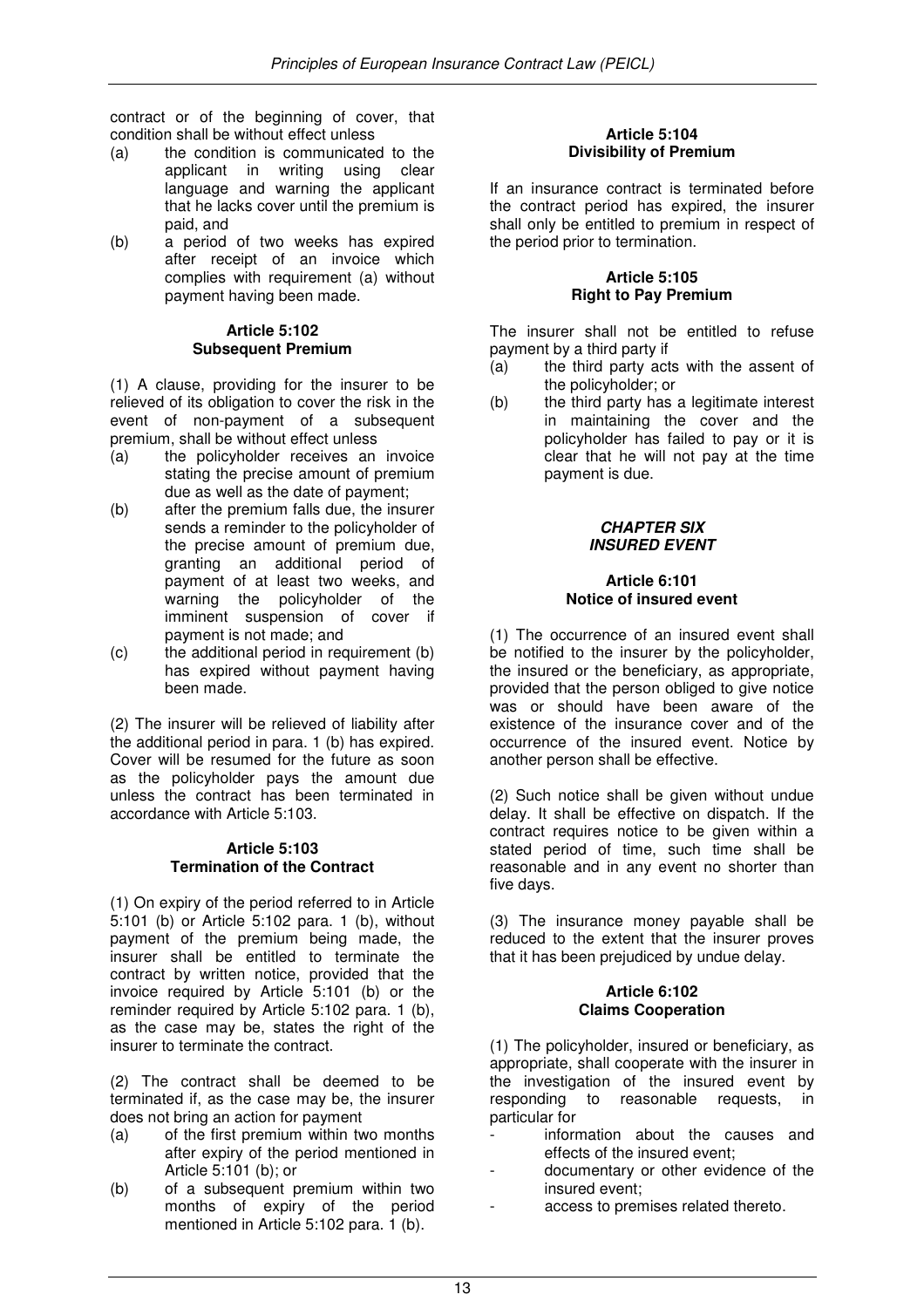(2) In the event of any breach of para. 1 and subject to para. 3, the insurance money payable shall be reduced to the extent that the insurer proves that it has been prejudiced by the breach.

(3) In the event of any breach of para. 1 committed with intent to cause prejudice or recklessly and with knowledge that such prejudice would probably result, the insurer shall not be obliged to pay the insurance money.

#### **Article 6:103 Acceptance of Claims**

(1) The insurer shall take all reasonable steps to settle a claim promptly.

(2) Unless the insurer rejects a claim or defers acceptance of a claim by written notice giving reasons for its decision within one month after receipt of the relevant documents and other information, the claim shall be deemed to have been accepted.

#### **Article 6:104 Time of Performance**

(1) When a claim has been accepted the insurer shall pay or provide the services promised, as the case may be, without undue delay.

(2) Even if the total value of a claim cannot yet be quantified but the claimant is entitled to at least a part of it, this part shall be paid or provided without undue delay.

(3) Payment of insurance money, whether under para. 1 or para. 2, shall be made no later than one week after the acceptance and quantification of the claim or part of it, as the case may be.

#### **Article 6:105 Late Performance<sup>10</sup>**

(1) If insurance money is not paid in accordance with Article 6:104, the claimant shall be entitled to interest on that sum from the time when payment was due to the time of payment and at the rate applied by the European Central Bank to its most recent main refinancing operation carried out before the first calendar day of the half-year in question, plus seven percentage points.

l.

(2) The claimant shall be entitled to recover damages for any additional loss caused by late payment of the insurance money.

## **CHAPTER SEVEN PRESCRIPTION**

## **Article 7:101 Action for Payment of Premium**

Action for payment of premium shall be prescribed after a period of one year from the time when payment is due.

#### **Article 7:102 Action for Payment of Insurance Benefits**

(1) In general, action for insurance benefits shall be prescribed after a period of three years from the time when the insurer makes or is deemed to have made a final decision on the claim in accordance with Article 6:103. In any event, however, action shall be prescribed at the latest after a period of ten years from the occurrence of the insured event, except in the case of life assurance for which the relevant period shall be 30 years.

(2) Action for payment of the surrender value of life assurance shall be prescribed after a period of three years from the time when the policyholder receives the final account from the insurer. In any event, however, action shall be prescribed at the latest after a period of 30 years from the termination of the life assurance contract.

## **Article 7:103 Other Issues Relating to Prescription**

Subject to Article 7:101 and Article 7:102 of the PEICL, Articles 14:101 – 14:503 of the Principles of European Contract Law (PECL)<sup>11</sup> shall apply to claims arising out of a contract of insurance. The insurance contract may derogate from these provisions in accordance with Article 1:103 para. 2 of the PEICL.

l.

 $10$  This Article is modelled on Article 3 para. 1 (d) Directive 2000/35/EC.

<sup>&</sup>lt;sup>11</sup> Cf. Lando/Beale (eds.), Principles of European Contract Law, Parts I and II (Kluwer Law International, The Hague 2000); Lando/Clive/Prüm/Zimmermann (eds.), Principles of European Contract Law, Part III (Kluwer Law International, The Hague 2003).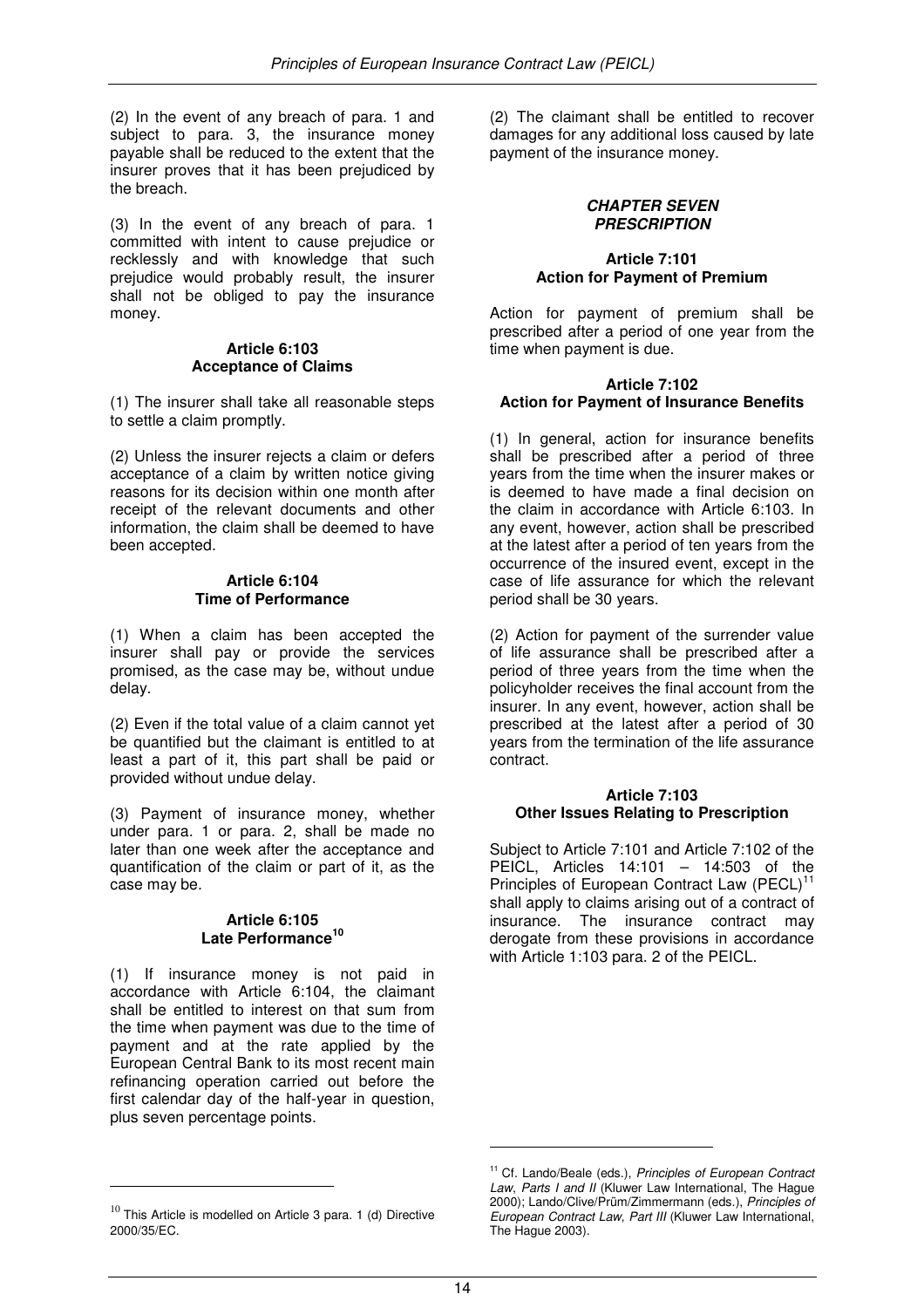#### **PART TWO PROVISIONS COMMON TO INDEMNITY INSURANCE**

## **CHAPTER EIGHT SUM INSURED AND INSURED VALUE**

## **Article 8:101 Maximum Sums Payable**

(1) The insurer shall not be obliged to pay more than the amount necessary to indemnify losses actually suffered by the insured.

(2) A clause which provides for the agreed value of the subject-matter insured shall be valid even if the said value exceeds the actual value of the subject-matter, provided that there was no operative fraud or misrepresentation on the part of the policyholder or insured at the time the value was agreed.

## **Article 8:102 Underinsurance**

(1) The insurer shall be liable for any insured loss up to the sum insured even if the sum insured is less than the value of the property insured at the time when the insured event occurs.

(2) However, when the insurer offers cover in accordance with para. 1, it shall be entitled alternatively to offer insurance on the basis that the indemnity to be paid shall be limited to the proportion that the sum insured bears to the actual value of the property at the time of the loss. In that case, moreover, mitigation costs, as defined in Article 9:102, shall be reimbursed in the same proportion.

#### **Article 8:103 Adjustment of Terms in Case of Overinsurance**

(1) If the sum insured exceeds the maximum possible loss under the insurance, either party shall be entitled to request a reduction of the sum insured and a corresponding reduction of premium for the remaining contract period.

(2) If the parties do not agree on such a reduction within one month of the request, either party shall be entitled to terminate the contract.

## **Article 8:104 Multiple Insurance**

(1) If the same interest is separately insured by more than one insurer, the insured shall be entitled to claim against any one or more of those insurers to the extent necessary to

indemnify losses actually suffered by the insured.

(2) The insurer against which a claim is brought shall pay up to the sum insured under its policy, together with the mitigation costs if any, without prejudice to its rights to contribution from any other insurer.

(3) As between insurers, the rights and obligations referred to in para. 2 shall be in proportion to the amounts for which they are separately liable to the insured.

## **CHAPTER NINE ENTITLEMENT TO INDEMNITY**

## **Article 9:101 Causation of Loss**

(1) Neither the policyholder nor the insured, as the case may be, shall be entitled to indemnity to the extent that the loss was caused by an act or omission on his part with intent to cause the loss or recklessly and with knowledge that the loss would probably result.

(2) Subject to a clear clause in the policy providing for reduction of the insurance money according to the degree of fault on his part, the policyholder or insured, as the case may be, shall be entitled to indemnity in respect of any loss caused by an act or omission on his part that was negligent.

(3) For the purposes of paras. 1 and 2 causation of loss includes failure to avert or to mitigate loss.

#### **Article 9:102 The Costs of Mitigation**

(1) The insurer shall reimburse the costs incurred or the amount of damage suffered by the policyholder or the insured in taking measures to mitigate insured loss, to the extent the policyholder or the insured was justified in regarding the measures as reasonable under the circumstances, even if they were unsuccessful in mitigating the loss.

(2) The insurer shall indemnify the policyholder or the insured, as the case may be, in respect of any measures taken in accordance with para. 1, even if together with the compensation for the loss insured the amount payable exceeds the sum insured.